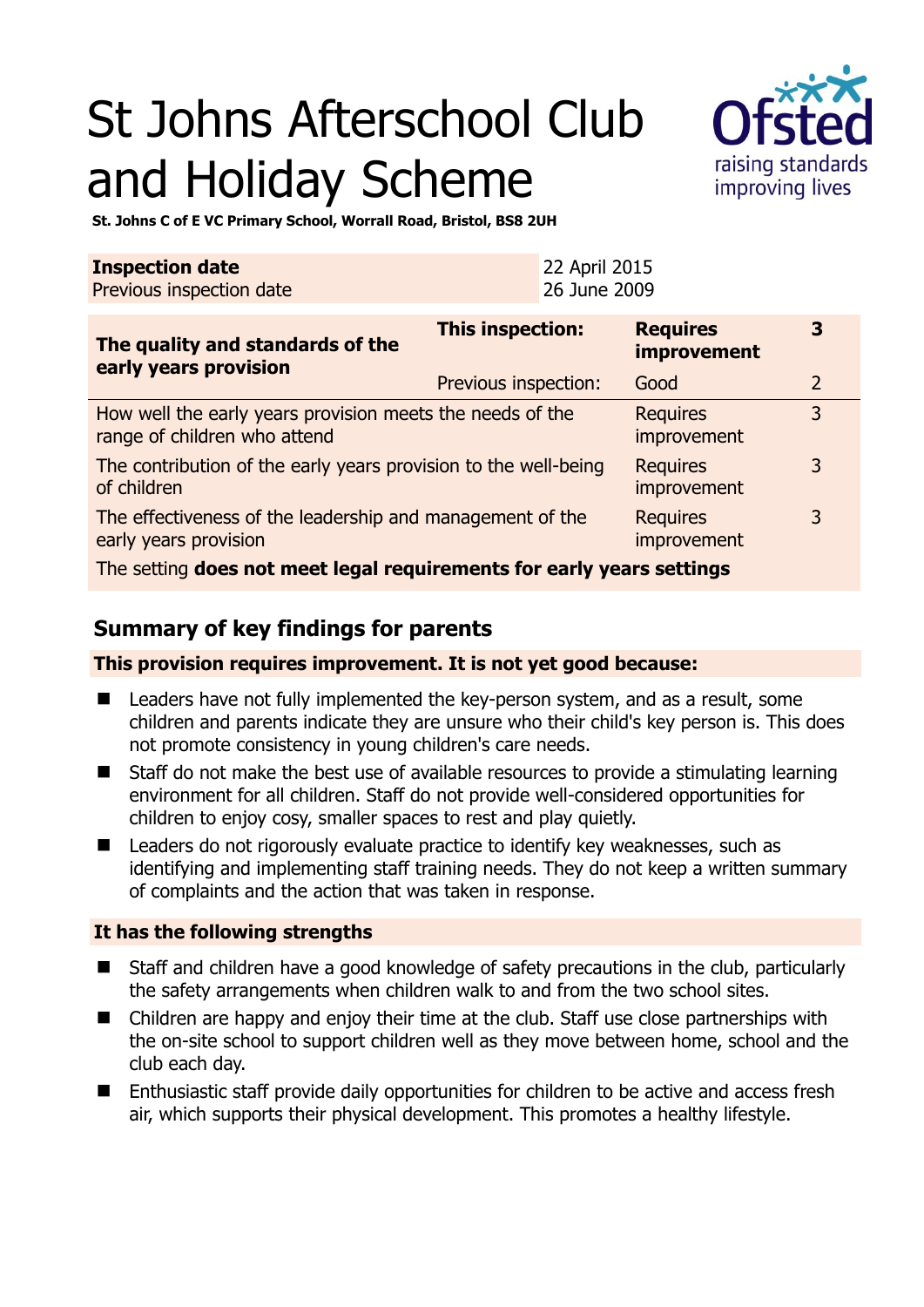## **What the setting needs to do to improve further**

#### **To meet the requirements of the Early Years Foundation Stage the provider must:**

- develop the key-person approach and ensure parents are informed who is their child's key person, to ensure children's care is fully tailored to their needs
- $\blacksquare$  ensure the complaints procedure is complete with a written summary of all complaints and the outcome, and make it available for inspection.

#### **To further improve the quality of the early years provision the provider should:**

- **If** improve the storage and presentation of resources so that children can easily find what they wish to play with, and improve opportunities and spaces for children to rest and relax to further promote their well-being
- strengthen systems to review and assess practice, including staff supervisions, to develop their personal effectiveness and the quality of their interactions with the children to improve children's learning.

#### **To meet the requirements of the Childcare Register the provider must:**

- **E** ensure a written record is kept of complaints, for a period of three years, from the date of these complaints including the outcome of the investigation and the action that the provider took in response (compulsory part of the Childcare Register)
- make available to Ofsted, on request, a summary of complaints made in relation to the requirements during the past 12 months and the action that was taken as a consequence (compulsory part of the Childcare Register)
- **P** produce for Ofsted, on request, a list of such complaints made during the previous three years (compulsory part of the Childcare Register)
- **E** ensure a written record is kept of complaints, for a period of three years, from the date of these complaints including the outcome of the investigation and the action that the provider took in response (voluntary part of the Childcare Register)
- make available to Ofsted, on request, a summary of complaints made in relation to the requirements during the past 12 months and the action that was taken as a consequence (voluntary part of the Childcare Register)
- produce for Ofsted, on request, a list of such complaints made during the previous three years (voluntary part of the Childcare Register).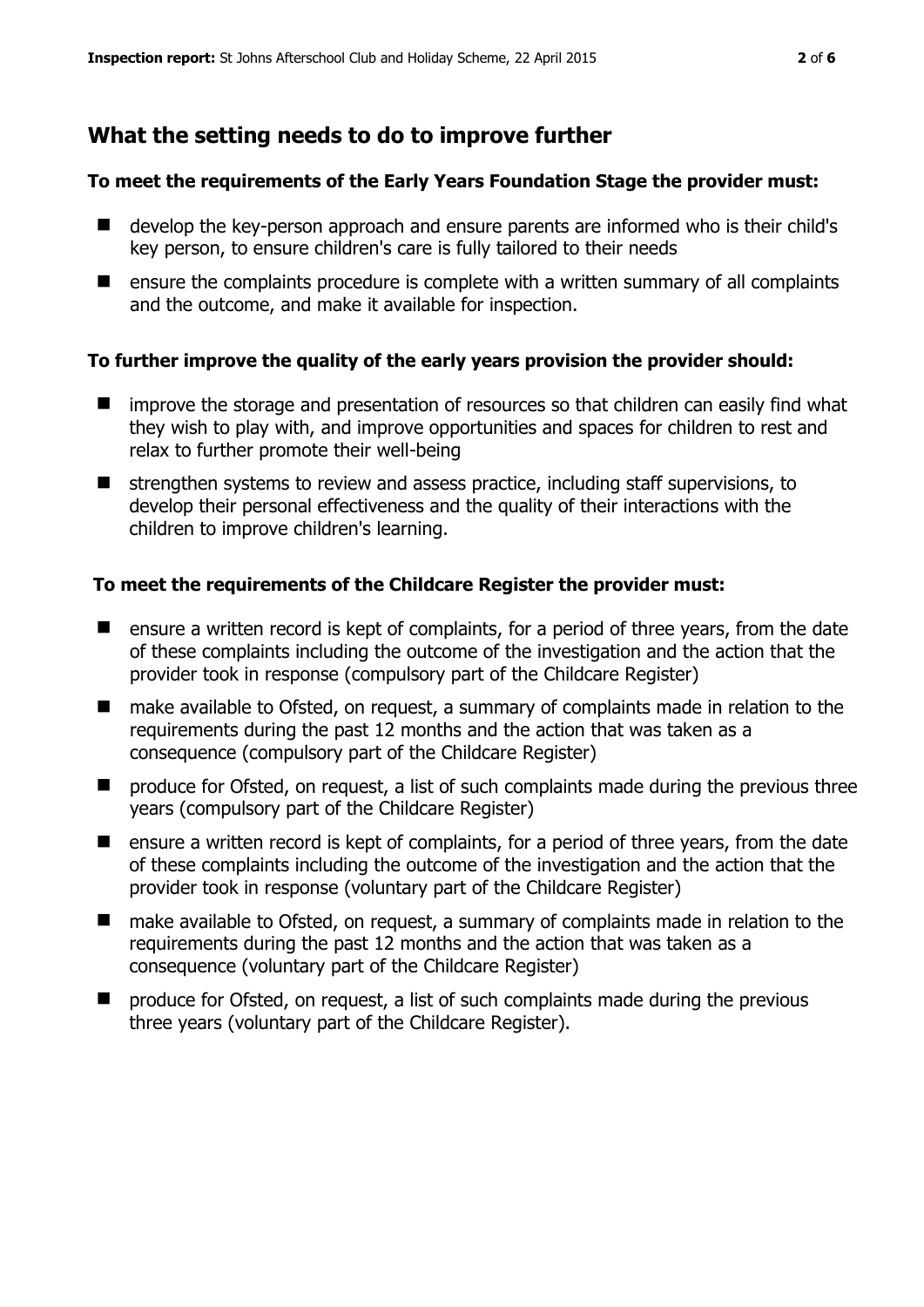#### **Inspection activities**

- The inspector observed staff and children's interactions in the indoor and outdoor play areas, and on the walk from school to the club to collect the children.
- The inspector held discussions with the manager, staff and children, the chairperson and a committee member of the voluntary committee.
- The inspector took account of the views of parents spoken to on the day.
- The inspector checked evidence of safeguarding practices, staff suitability, children's records and some policies including the complaints procedure.

#### **Inspector**

Jan Harvey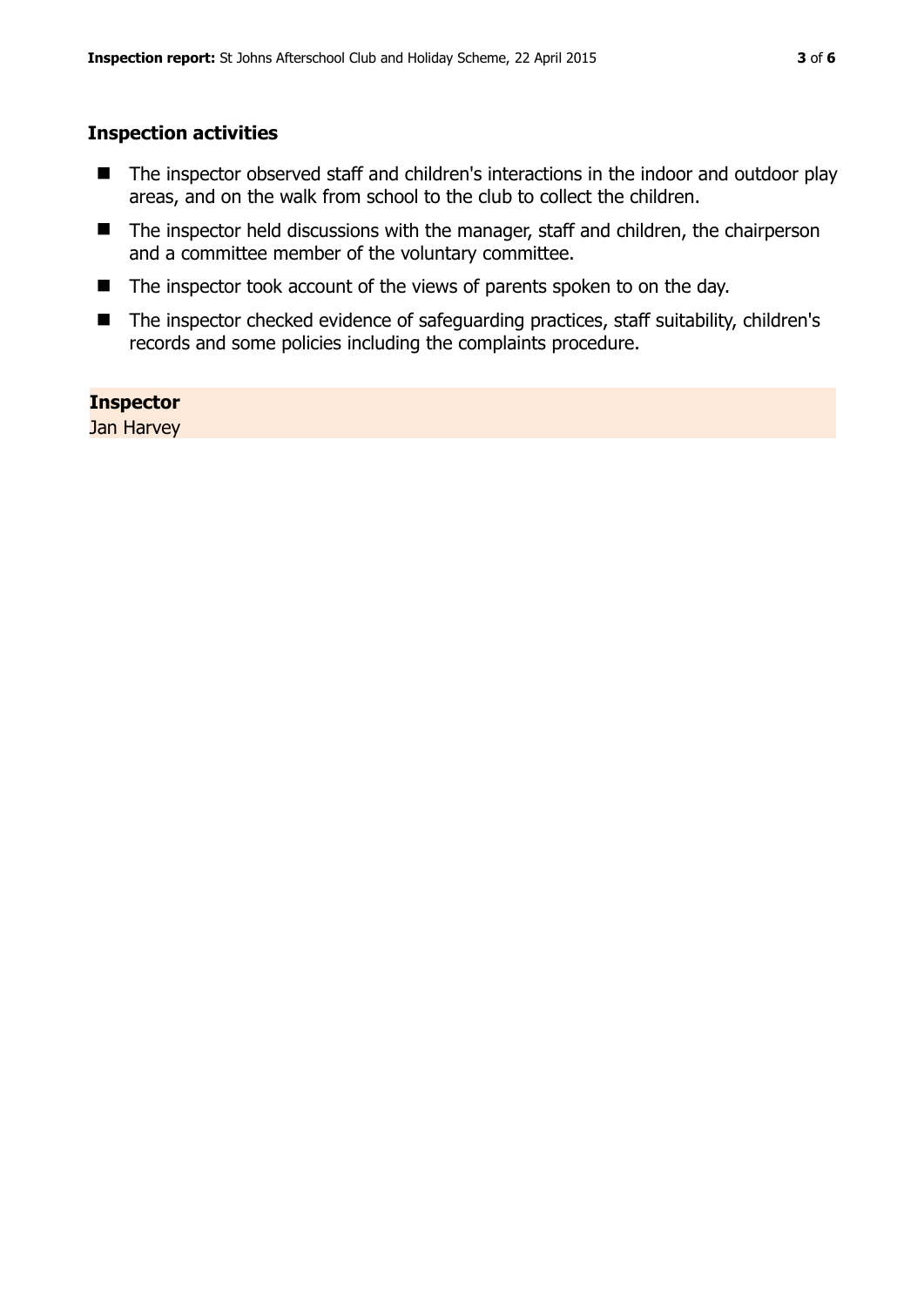## **Inspection findings**

#### **How well the early years provision meets the needs of the range of children who attend. This requires improvement**

Staff are enthusiastic role models and children enjoy a range of planned experiences, such as lively ball games and painting. Each child does have a named key person, but some children, parents and staff are not aware who each child's special person is. This does not provide consistency for children during activities and daily routines. For example, staff do not routinely interact with their key children, such as at snack time to ask effective questions to get to know the children. Staff provide a variety of craft and cooking activities for children to develop their creative skills. They enjoy weighing, and mixing the paint and ingredients. A school topic about engineering has inspired children's activities. They made drawings and models of bridges to consolidate their learning. Staff liaise with school staff and parents to ensure children's well-being, and complement their learning at school, such as promoting children's literacy skills.

#### **The contribution of the early years provision to the well-being of children requires improvement**

Children have a range of suitable activities and resources available to choose from each day. However, staff do not organise them well to ensure they are easily accessible and inviting for children. Resources to encourage children to play together and use their imaginations in the home corner are limited, presented in a cluttered box. Most other resources are stored in cupboards. This means children do not always freely select and use a range of resources to extend their own play. Opportunities for children to rest, or enjoy cosy spaces, to support their care needs, and further support children's communications and friendships, are not well considered. Caring staff respond to children's interests and requests and, when necessary, manage children's conflicts with fair negotiations. Children make up the club rules themselves, and their behaviour is good.

### **The effectiveness of the leadership and management of the early years provision requires improvement**

Leadership and management do not have a secure understanding of the Early Years Foundation Stage. They do not rigorously monitor, evaluate and assess the effectiveness of all aspects of the club. For example, they have not accurately evaluated the play environment for children, the effectiveness of the key-person arrangements or staff's training needs. This does not help to meet children's individual needs consistently. The manager does not keep a written record of all complaints the club receives and their outcomes. This is also a breach of the requirements of the Childcare Register. Staff carry out robust risk assessments to keep children safe. Staff demonstrate a good awareness of their roles and responsibilities with regard to protecting children from abuse and neglect. Staff develop suitable relationships with parents and seek their views.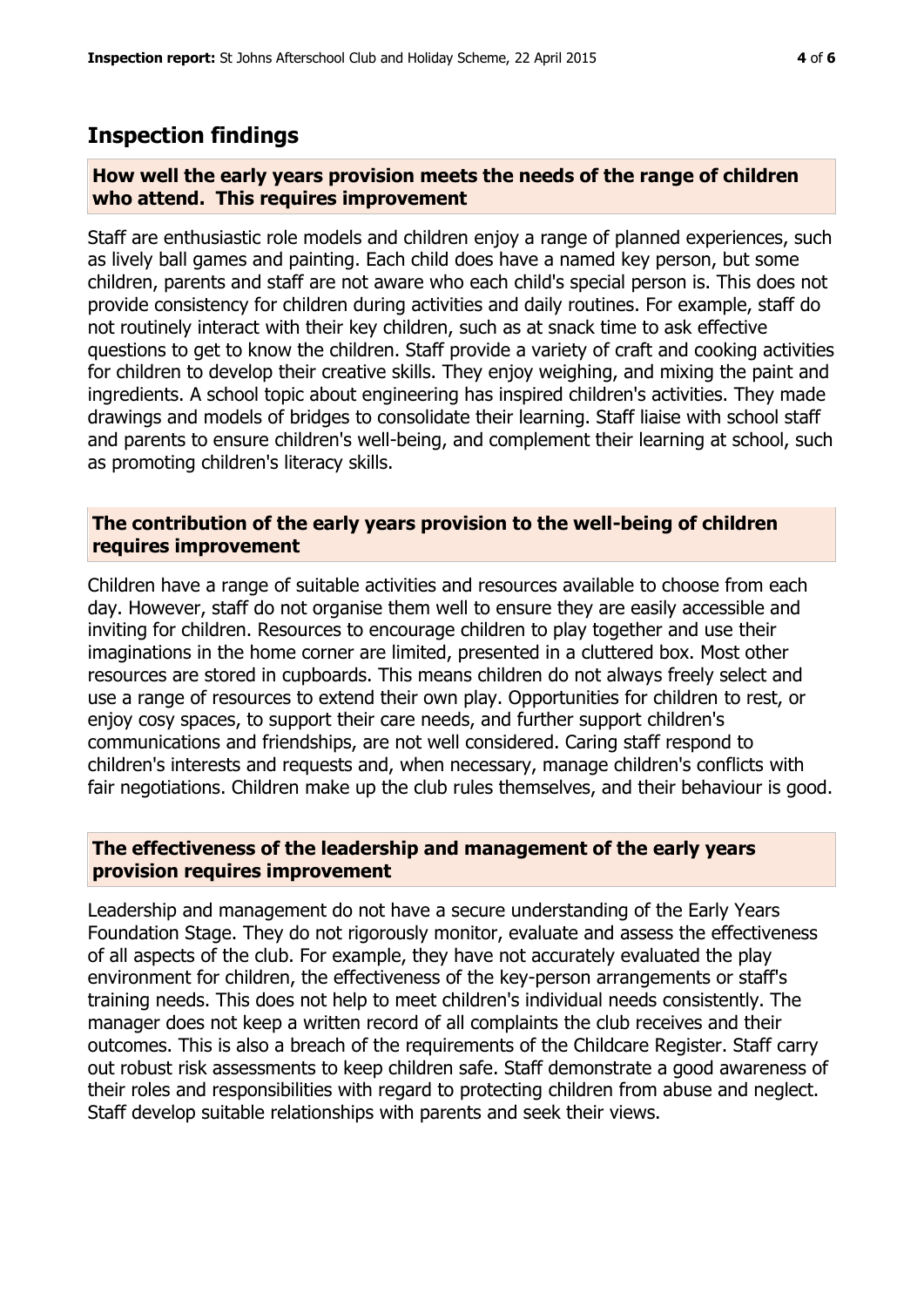## **Setting details**

| Unique reference number       | 107056                                                   |
|-------------------------------|----------------------------------------------------------|
| <b>Local authority</b>        | <b>Bristol City</b>                                      |
| <b>Inspection number</b>      | 839462                                                   |
| <b>Type of provision</b>      | Out of school provision                                  |
| <b>Registration category</b>  | Childcare - Non-Domestic                                 |
| Age range of children         | $4 - 8$                                                  |
| <b>Total number of places</b> | 40                                                       |
| Number of children on roll    | 103                                                      |
| <b>Name of provider</b>       | St Johns After School Club & Holiday Scheme<br>Committee |
| Date of previous inspection   | 26 June 2009                                             |
| <b>Telephone number</b>       | 0117 970 6677                                            |

St John's Out of School Care registered in1990. It provides a breakfast club, after-school care and a holiday play scheme. All groups operate from a separate building in the grounds of St John's Primary School, in Clifton, Bristol. The breakfast blub and after-school club open each weekday during school term times. Sessions are from 8am to 9am and 3.15pm to 6pm. The holiday scheme runs each weekday of the school holidays from 8am to 6pm. The club employs ten staff: a play leader who holds a relevant childcare qualification at level 4, a coordinator who holds a relevant childcare qualification at level 3, and eight other part-time staff, some of whom hold relevant childcare qualifications at level 2.

This inspection was carried out by Ofsted under sections 49 and 50 of the Childcare Act 2006 on the quality and standards of provision that is registered on the Early Years Register. The registered person must ensure that this provision complies with the statutory framework for children's learning, development and care, known as the Early Years Foundation Stage.

Any complaints about the inspection or the report should be made following the procedures set out in the guidance 'Complaints procedure: raising concerns and making complaints about Ofsted', which is available from Ofsted's website: www.gov.uk/government/organisations/ofsted. If you would like Ofsted to send you a copy of the guidance, please telephone 0300 123 4234, or email enquiries@ofsted.gov.uk.